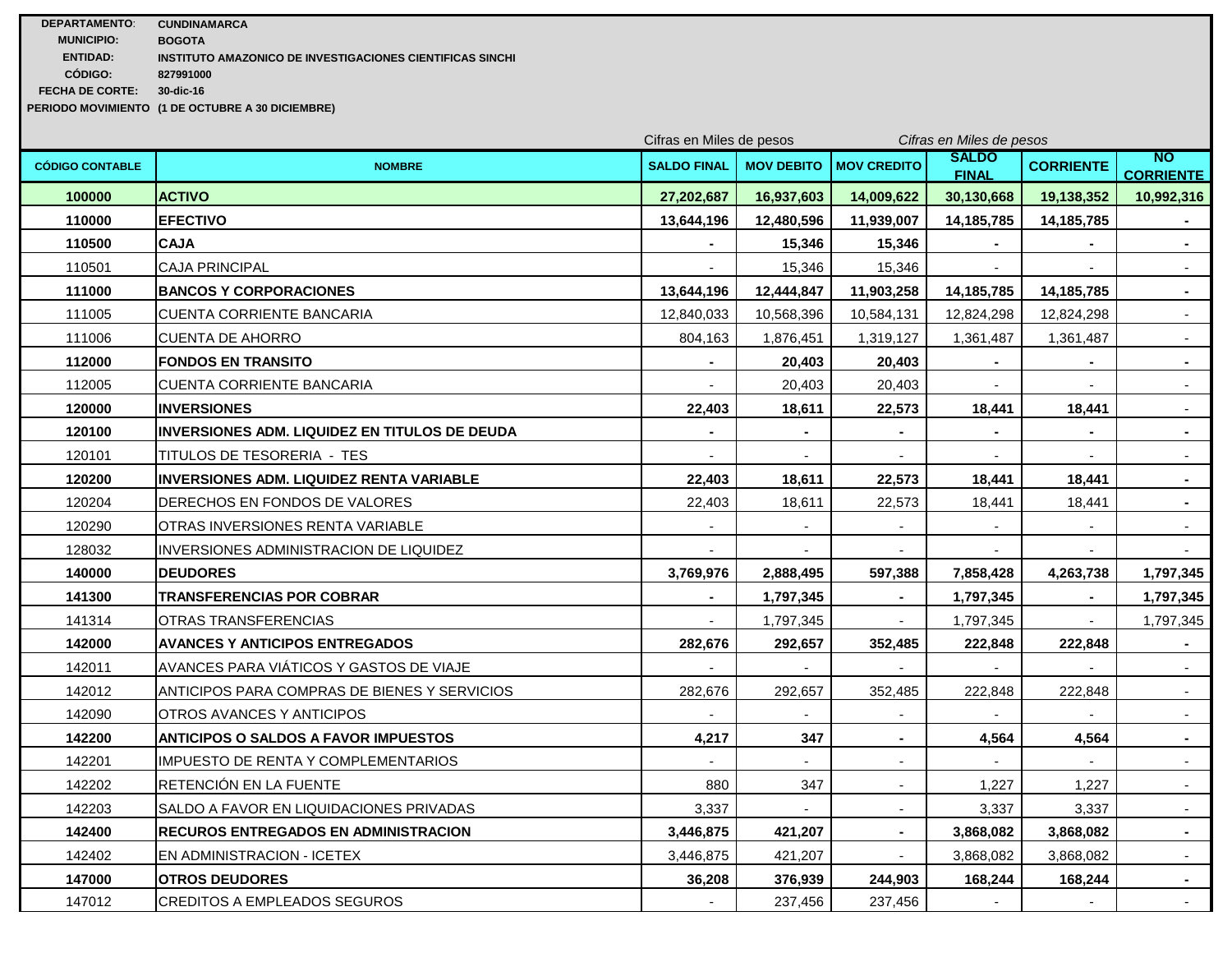| <b>CÓDIGO CONTABLE</b> | <b>NOMBRE</b>                                     | <b>SALDO FINAL</b> | <b>MOV DEBITO</b>        | <b>MOV CREDITO</b> | <b>SALDO</b><br><b>FINAL</b> | <b>CORRIENTE</b>         | N <sub>O</sub><br><b>CORRIENTE</b> |
|------------------------|---------------------------------------------------|--------------------|--------------------------|--------------------|------------------------------|--------------------------|------------------------------------|
| 147064                 | PAGO POR CUENTA DE TERCEROS                       | $\sim$             | $\sim$                   | $\sim$             | $\sim$                       | $\overline{\phantom{a}}$ |                                    |
| 147065                 | DERECHOS COBRADOS POR TERCEROS                    |                    | 4,221                    | 4,221              | $\blacksquare$               |                          | $\sim$                             |
| 147079                 | <b>INDEMNIZACIONES</b>                            | 36,052             |                          | 3,179              | 32,873                       | 32,873                   | $\sim$                             |
| 147090                 | <b>OTROS DEUDORES</b>                             | 156                | 135,262                  | 47                 | 135,371                      | 135,371                  | $\sim$                             |
| 148000                 | <b>PROVISION PARA DEUDORES</b>                    |                    |                          | $\blacksquare$     | ۰.                           | $\blacksquare$           | $\blacksquare$                     |
| 148090                 | OTROS DEUDORES (CR)                               |                    |                          |                    |                              | $\sim$                   |                                    |
| 160000                 | <b>PROPIEDADES, PLANTA Y EQUIPO</b>               | 3,726,988          | 654,363                  | 278,576            | 4,102,775                    | $\blacksquare$           | 4,102,775                          |
| 160500                 | <b>TERRENOS</b>                                   | 220,982            | $\blacksquare$           | $\blacksquare$     | 220,982                      | $\blacksquare$           | 220,982                            |
| 160501                 | <b>URBANOS</b>                                    | 204,446            | $\blacksquare$           | $\blacksquare$     | 204,446                      | $\sim$                   | 204,446                            |
| 160502                 | <b>RURALES</b>                                    | 16,536             | $\blacksquare$           |                    | 16,536                       | $\overline{\phantom{a}}$ | 16,536                             |
| 161500                 | <b>CONSTRUCCIONES EN CURSO</b>                    | 6,713              | $\blacksquare$           |                    | 6,713                        | ٠                        | 6,713                              |
| 161501                 | <b>EDIFICACIONES</b>                              | 6,713              | $\overline{\phantom{a}}$ | $\blacksquare$     | 6,713                        | $\blacksquare$           | 6,713                              |
| 164000                 | <b>EDIFICACIONES</b>                              | 1,716,847          |                          | $\blacksquare$     | 1,716,847                    |                          | 1,716,847                          |
| 164001                 | <b>EDIFICIOS Y CASAS</b>                          | 1,716,847          |                          |                    | 1,716,847                    |                          | 1,716,847                          |
| 165500                 | <b>MAQUINARIA Y EQUIPO</b>                        | 230,835            | 243,767                  | 9,345              | 465,257                      |                          | 465,257                            |
| 165508                 | EQUIPOS AGRICOLAS                                 | 230,835            | 243,767                  | 9,345              | 465,257                      |                          | 465,257                            |
| 165511                 | HERRAMIENTAS Y ACCESORIOS                         |                    |                          |                    |                              | $\blacksquare$           |                                    |
| 165590                 | <b>OTROS MAQUINARIA Y EQUIPO</b>                  |                    |                          |                    |                              |                          |                                    |
| 166000                 | <b>EQUIPO MEDICO Y CIENTIFICO</b>                 | 3,426,161          | 115,583                  | 22,026             | 3,519,718                    |                          | 3,519,718                          |
| 166001                 | EQUIPO DE INVESTIGACION                           | 1,099,396          | 37,239                   | 9,768              | 1,126,867                    |                          | 1,126,867                          |
| 166002                 | EQUIPO DE LABORATORIO                             | 2,326,765          | 78,344                   | 12,258             | 2,392,851                    |                          | 2,392,851                          |
| 166500                 | <b>IMUEBLES ENSERES  EQUIPOS DE OFICINA</b>       | 1,031,304          | 87,742                   | 48,667             | 1,070,379                    |                          | 1,070,379                          |
| 166501                 | <b>MUEBLES Y ENSERES</b>                          | 704,210            | 73,022                   | 22,519             | 754,713                      |                          | 754,713                            |
| 166502                 | EQUIPOS Y MAQUINAS DE OFICINA                     | 327,094            | 14,720                   | 26,148             | 315,666                      |                          | 315,666                            |
| 167000                 | EQUIPOS DE COMUNICACIÓN Y COMPUTACIÓN             | 843,472            | 65,048                   | 62,702             | 845,818                      | $\blacksquare$           | 845,818                            |
| 167001                 | EQUIPO DE COMUNICACIÓN.                           | 112,944            |                          | 4,593              | 108,351                      | $\sim$                   | 108,351                            |
| 167002                 | EQUIPO DE COMPUTACIÓN                             | 730,528            | 65,048                   | 58,109             | 737,467                      | $\sim$                   | 737,467                            |
| 167500                 | <b>EQUIPO DE TRANSPORTE TRACCION Y ELEVACION</b>  | 304,401            | 20,790                   | 25,755             | 299,436                      |                          | 299,436                            |
| 167502                 | <b>TERRESTRE</b>                                  | 116,763            | $\sim$                   | $\sim$             | 116,763                      | $\sim$                   | 116,763                            |
| 167504                 | MARITIMO Y FLUVIAL                                | 187,638            | 20,790                   | 25,755             | 182,673                      | $\blacksquare$           | 182,673                            |
| 167590                 | OTROS EQUIPOS DE TRANSPORTE, TRACCION Y ELEVACION |                    |                          |                    |                              | $\sim$                   |                                    |
| 168500                 | <b> DEPRECIACIÓN ACUMULADA (CR)</b>               | (4,053,727)        | 121,433                  | 110,081            | (4,042,375)                  | $\blacksquare$           | (4,042,375)                        |
| 168501                 | <b>EDIFICACIONES</b>                              | (622, 466)         |                          | 8,585              | (631, 051)                   | $\sim$                   | (631, 051)                         |
| 168504                 | <b>MAQUINARIA Y EQUIPO</b>                        | (153, 815)         | 8,186                    | 4,617              | (150, 246)                   | $\sim$                   | (150, 246)                         |
| 168505                 | EQUIPO MEDICO Y CIENTIFICO                        | (1,778,435)        | 6,746                    | 54,795             | (1,826,484)                  | $\sim$                   | (1,826,484)                        |
| 168506                 | MUEBLES ENSERES Y EQUIPO DE OFICINA               | (680, 652)         | 39,217                   | 12,273             | (653, 708)                   |                          | (653, 708)                         |
| 168507                 | EQUIPO DE COMUNICACIÓN Y COMPUTACION              | (550, 707)         | 62,319                   | 26,827             | (515, 215)                   |                          | (515, 215)                         |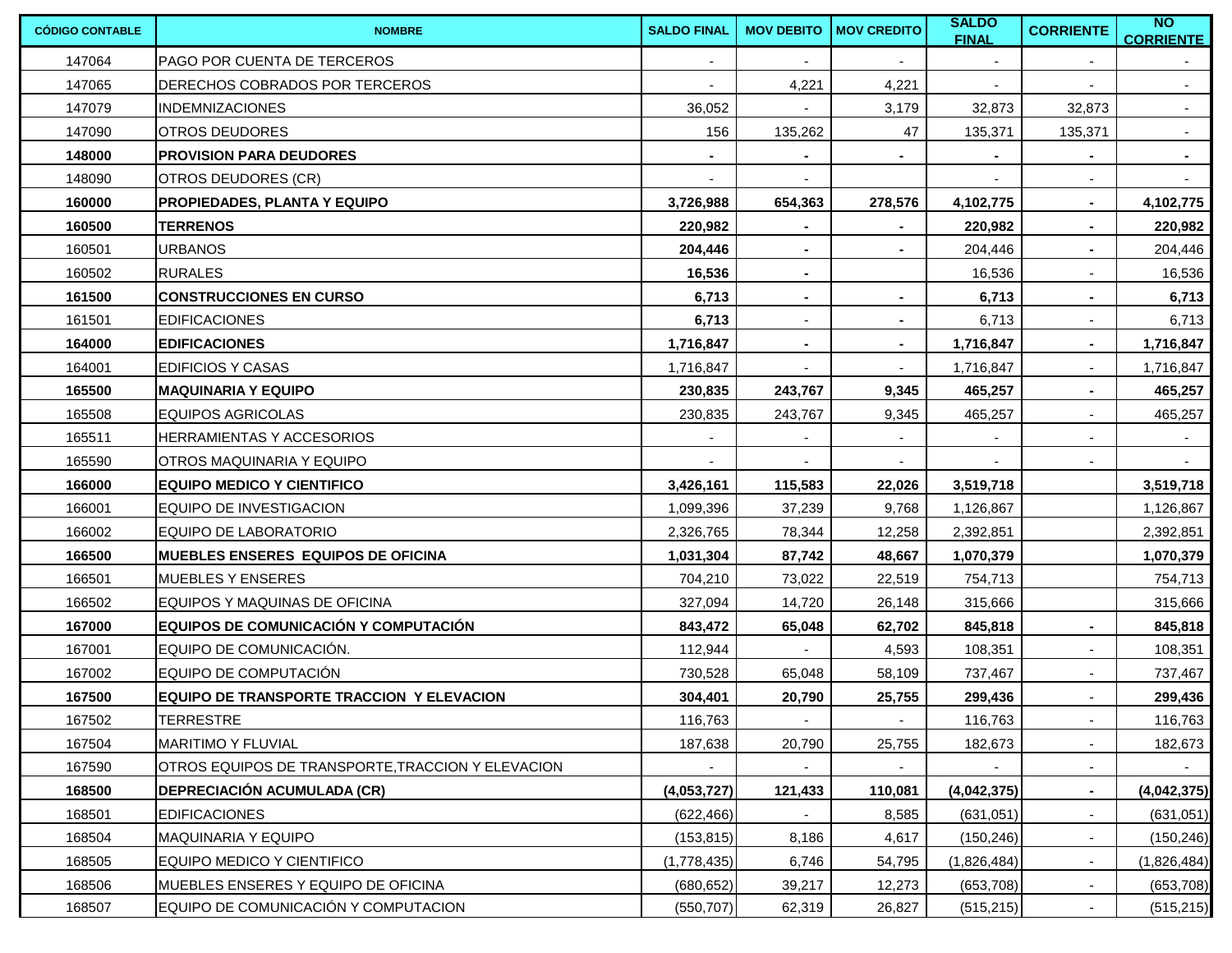| <b>CÓDIGO CONTABLE</b> | <b>NOMBRE</b>                                        | <b>SALDO FINAL</b> |                          | <b>MOV DEBITO IMOV CREDITO</b> | <b>SALDO</b><br><b>FINAL</b> | <b>CORRIENTE</b> | NO<br><b>CORRIENTE</b> |
|------------------------|------------------------------------------------------|--------------------|--------------------------|--------------------------------|------------------------------|------------------|------------------------|
| 168508                 | EQUIPO DE TRANSPORTE TRACCION Y ELEVACION            | (267, 652)         | 4,965                    | 2,984                          | (265, 671)                   |                  | (265, 671)             |
| 190000                 | <b>OTROS ACTIVOS</b>                                 | 6,039,124          | 895,538                  | 1,172,078                      | 5,762,584                    | 670,388          | 5,092,196              |
| 190500                 | <b>GASTOS PAGADOS POR ANTICIPADO</b>                 | 26,440             | 148,011                  | 38,772                         | 135,679                      | 135,679          |                        |
| 190501                 | SEGUROS.                                             | 26,440             | 148,011                  | 38,772                         | 135,679                      | 135,679          |                        |
| 191000                 | <b>CARGOS DIFERIDOS</b>                              | 916,257            | 747,527                  | 1,129,075                      | 534,709                      | 534,709          |                        |
| 191001                 | MARTERIALES Y SUMINISTROS                            | 908,278            | 736,880                  | 1,112,344                      | 532,814                      | 532,814          |                        |
| 191021                 | ELEMENTOS DE ASEO LAVANDERIA Y CAFETERIA             | 2,642              | 9,445                    | 10,320                         | 1,767                        | 1,767            |                        |
| 191022                 | <b>COMBUSTIBLES Y LUBRICANTES</b>                    | 5,337              | 1,202                    | 6,411                          | 128                          | 128              |                        |
| 192000                 | <b>BIENES NTREGADOS A TERCEROS</b>                   | 75,712             | $\sim$                   | $\blacksquare$                 | 75,712                       |                  | 75,712                 |
| 192005                 | BIENES MUEBLES EN COMODATO                           | 23,979             | $\sim$                   | $\sim$                         | 23,979                       |                  | 23,979                 |
| 192006                 | BIENES INMUEBLES EN COMODATO                         | 51,733             | $\sim$                   | $\sim$                         | 51,733                       |                  | 51,733                 |
| 192500                 | AMORTIZACION ACUMUL DE BS ENTREGADOS A TERCEROS      | (907)              | $\sim$                   | $\sim$                         | (907)                        |                  | (907)                  |
| 192505                 | BIENES MUEBLES EN COMODATO                           | (907)              | $\blacksquare$           | $\sim$                         | (907)                        |                  | (907)                  |
| 192506                 | BIENES INMUEBLES EN COMODATO                         |                    | $\overline{\phantom{a}}$ |                                | $\blacksquare$               |                  |                        |
| 194100                 | <b>BIENES ADQUIRIDOS EN LEASING</b>                  | 50,390             | $\blacksquare$           | $\sim$                         | 50,390                       |                  | 50,390                 |
| 194104                 | EQUIPO DE TRANSPORTE TERRESTRE                       | 50,390             | $\blacksquare$           | $\sim$                         | 50,390                       |                  | 50,390                 |
| 194200                 | <b>DEPRECIACION BS ADQUIRIDOS EN LEASING</b>         | (40, 587)          | $\blacksquare$           | 4,199                          | (44, 786)                    |                  | (44, 786)              |
| 194203                 | EQUIPO DE TRANSPORTE TERRESTRE                       | (40, 587)          | $\blacksquare$           | 4,199                          | (44, 786)                    |                  | (44, 786)              |
| 196000                 | <b>BIENES DE ARTE Y CULTURA</b>                      | 107,460            | $\blacksquare$           | 32                             | 107,428                      |                  | 107,428                |
| 196007                 | LIBROS Y PUBLICACIONESDE INVESTIGACION Y CONSULTORIA | 107,460            | $\blacksquare$           | 32                             | 107,428                      |                  | 107,428                |
| 197000                 | <b>INTANGIBLES</b>                                   | 125,646            | $\blacksquare$           |                                | 125,646                      | 125,646          |                        |
| 197008                 | <b>SOFTWARE</b>                                      |                    | $\blacksquare$           |                                |                              |                  |                        |
| 197009                 | <b>SERVIDUMBRES</b>                                  | 125,646            | $\sim$                   |                                | 125,646                      | 125,646          |                        |
| 197500                 | AMORTIZACIÓN ACUM DE INTANGIBLES                     | (125, 646)         | $\blacksquare$           |                                | (125, 646)                   | (125, 646)       | $\sim$                 |
| 197508                 | SOFTWARE                                             |                    | $\blacksquare$           |                                | $\sim$                       | $\blacksquare$   |                        |
| 197509                 | <b>SERVIDUMBRES</b>                                  | (125, 646)         | $\blacksquare$           |                                | (125, 646)                   | (125, 646)       |                        |
| 199900                 | <b>VALORIZACIONES</b>                                | 4,904,359          | $\sim$                   |                                | 4,904,359                    |                  | 4,904,359              |
| 199952                 | <b>TERRENOS</b>                                      | 2,741,290          | $\blacksquare$           |                                | 2,741,290                    | $\sim$           | 2,741,290              |
| 199953                 | <b>CONSTRUCCIONES</b>                                | 2,163,069          |                          |                                | 2,163,069                    |                  | 2,163,069              |
| 200000                 | <b>PASIVO</b>                                        | 14,068,912         | 19,208,881               | 22,561,805                     | 17,421,836                   | 1,944,710        | 13,679,781             |
| 230000                 | <b>OPERACIONES DE FINANC E</b>                       | 2,280              | 2,198                    |                                | 82                           |                  | 82                     |
| 230700                 | <b>OPERACIONES DE FINANC INT DE LARGO</b>            | 2,280              | 2,198                    | $\sim$                         | 82                           |                  | 82                     |
| 230709                 | <b>CONTRATOS LEASING</b>                             | 2,280              | 2,198                    | $\sim$                         | 82                           |                  | 82                     |
| 240000                 | <b>CUENTAS POR PAGAR</b>                             | 13,405,010         | 12,802,842               | 14,795,698                     | 15,397,866                   | 1,718,167        | 13,679,699             |
| 240100                 | ADQUISICION DE BIENES Y SERVICIOS NACIONALES         | 1,328,248          | 4,013,096                | 3,996,322                      | 1,311,474                    | 1,311,474        | $\sim$                 |
| 240101                 | <b>BIENES Y SERVICIOS</b>                            | 353,663            | 1,313,907                | 1,204,713                      | 244,469                      | 244,469          | $\sim$                 |
| 240102                 | PROYECTOS DE INVERSION                               | 974,585            | 2,699,189                | 2,791,609                      | 1,067,005                    | 1,067,005        |                        |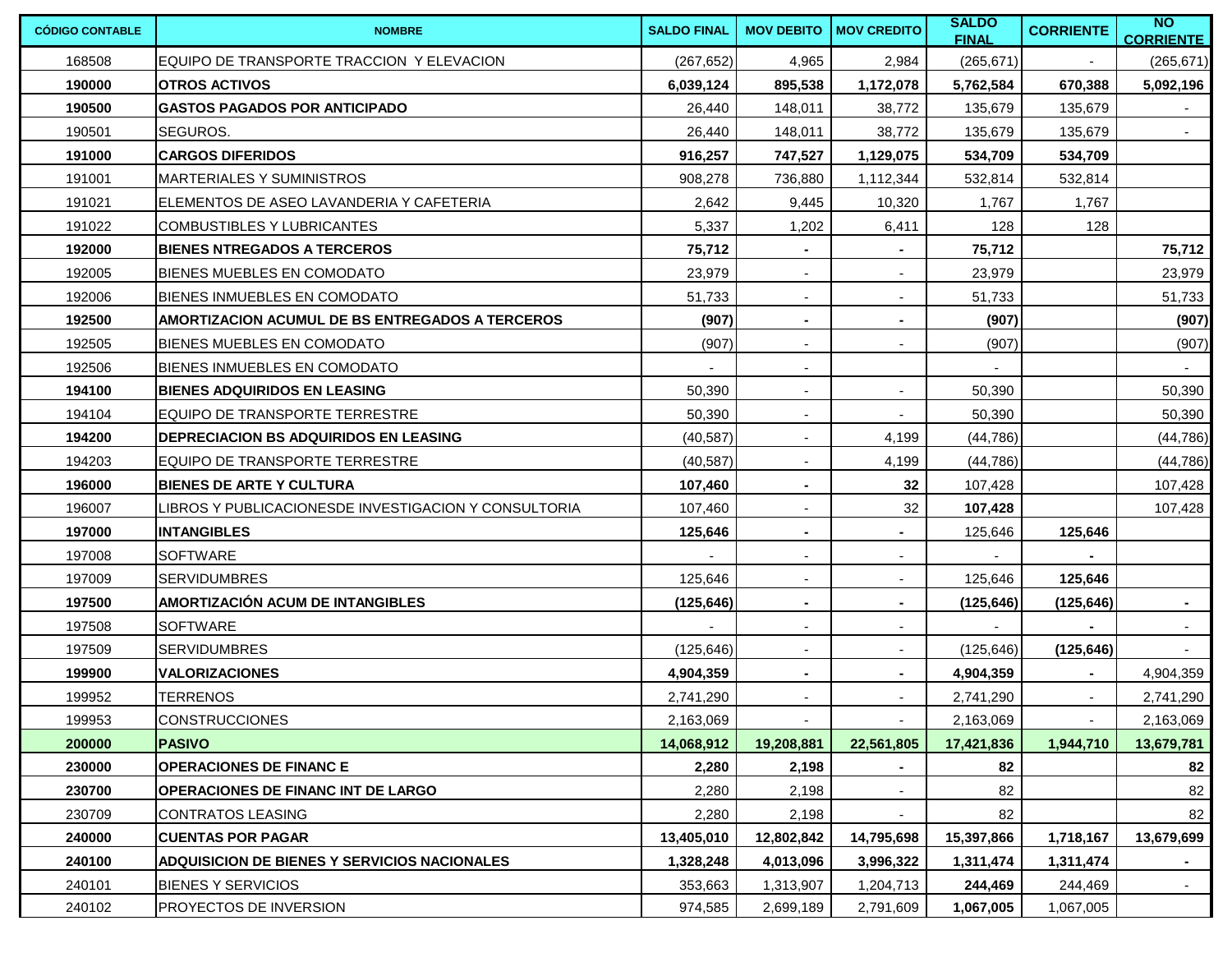| <b>CÓDIGO CONTABLE</b> | <b>NOMBRE</b>                                      | <b>SALDO FINAL</b> |           | <b>MOV DEBITO MOV CREDITO</b> | <b>SALDO</b><br><b>FINAL</b> | <b>CORRIENTE</b> | N <sub>O</sub><br><b>CORRIENTE</b> |
|------------------------|----------------------------------------------------|--------------------|-----------|-------------------------------|------------------------------|------------------|------------------------------------|
| 242500                 | <b>ACREEDORES</b>                                  | 1,145,372          | 4,170,982 | 3,289,848                     | 264,238                      | 264,238          |                                    |
| 242504                 | <b>SERVICIOS PUBLICOS</b>                          | 8,721              | 57,068    | 57,591                        | 9,244                        | 9,244            | $\sim$                             |
| 242507                 | <b>ARRENDAMIENTOS</b>                              | 5,092              | 18,189    | 17,710                        | 4,613                        | 4,613            | $\sim$                             |
| 242508                 | VIATICOS Y GASTOS DE VIAJE                         | 68,023             | 620,302   | 558,886                       | 6,607                        | 6,607            | $\sim$                             |
| 242510                 | <b>SEGUROS</b>                                     |                    | 168,517   | 168,517                       |                              |                  | $\sim$                             |
| 242513                 | SALDOS A FAVOR DE BENEFICIARIOS                    |                    |           |                               |                              |                  |                                    |
| 242518                 | APORTES A FONDOS PENSIONALES                       | 67,391             | 284,516   | 217,125                       | $\overline{\phantom{a}}$     | $\blacksquare$   | $\sim$                             |
| 242519                 | APORTES A SEGURIDAD SOCIAL                         | 43,175             | 174,895   | 131,720                       | $\blacksquare$               | $\blacksquare$   | $\sim$                             |
| 242520                 | APORTE ICBF SENA CAJAS DE COMPENSAC                | 31,085             | 125,490   | 94,405                        | $\sim$                       | $\sim$           |                                    |
| 242522                 | <b>COOPERATIVAS</b>                                | 20,139             | 39,625    | 19,486                        | $\blacksquare$               | $\blacksquare$   |                                    |
| 242524                 | <b>EMBARGOS JUDICIALES</b>                         | 17                 | 53        | 53                            | 17                           | 17               |                                    |
| 242532                 | <b>APORTES RIESGOS PROFESIONALES</b>               | 3,148              | 10,945    | 7,797                         | $\sim$                       | $\blacksquare$   |                                    |
| 242535                 | <b>LIBRANZAS</b>                                   | 18,711             | 68,888    | 50,177                        | $\overline{\phantom{a}}$     | ۰.               |                                    |
| 242546                 | CONTRATOS DE MEDICINA PREPAGADA                    | 3,806              | 6,550     | 2,744                         |                              |                  |                                    |
| 242553                 | <b>SERVICIOS</b>                                   | 876,064            | 2,595,944 | 1,963,637                     | 243,757                      | 243,757          |                                    |
| 242590                 | <b>IOTROS ACREEDORES</b>                           |                    |           |                               |                              |                  |                                    |
| 243600                 | RETENCIÓN EN LA FUENTE E IMPUESTO DE TIMBRE        | 74,901             | 266,494   | 327,525                       | 135,932                      | 135,932          | $\sim$                             |
| 243603                 | <b>HONORARIOS</b>                                  | 4,932              | 29,360    | 50,280                        | 25,852                       | 25,852           |                                    |
| 243605                 | <b>SERVICIOS</b>                                   | 6,640              | 22,540    | 23,354                        | 7,454                        | 7,454            | $\sim$                             |
| 243606                 | <b>ARRENDAMIENTOS</b>                              | 224                | 671       | 671                           | 224                          | 224              |                                    |
| 243608                 | <b>COMPRAS</b>                                     | 334                | 2,285     | 4,205                         | 2,254                        | 2,254            | $\sim$                             |
| 243615                 | IA EMPLEADOS ART 383 ET.                           | 15,786             | 51,626    | 53,495                        | 17,655                       | 17,655           |                                    |
| 243616                 | A EMPLEADOS ART 384 ET.                            | 269                | 1,368     | 3,582                         | 2,483                        | 2,483            |                                    |
| 243625                 | IMPUESTO A LAS VENTAS RETENIDO POR CONSIGNAR       | 829                | 4,198     | 7,788                         | 4,419                        | 4,419            | $\sim$                             |
| 243627                 | RETENCION DE IMPUESTO DE INDUSTRIA Y COMERCIO POR  | 1,991              | 4,844     | 8,353                         | 5,500                        | 5,500            | $\sim$                             |
| 243690                 | <b>OTRAS RETENCIONES</b>                           | 43,896             | 149,602   | 175,797                       | 70,091                       | 70,091           | $\sim$                             |
| 244000                 | <b>IMPUESTOS, CONTRIBUCIONES Y TASAS POR PAGAR</b> | 1,810              | 4,265     | 8,978                         | 6,523                        | 6,523            | $\sim$                             |
| 244001                 | <b>RENTA Y COMPLEMENTARIOS</b>                     |                    |           | 4,017                         | 4,017                        | 4,017            | $\sim$                             |
| 244023                 | <b>CONTRIBUCIONES</b>                              | 1,810              | 4,265     | 4,961                         | 2,506                        | 2,506            | $\sim$                             |
| 245000                 | <b>AVANCES Y ANTICIPOS RECIBIDOS</b>               |                    |           |                               |                              |                  | $\sim$                             |
| 245001                 | ANTICIPOS SOBRE VENTAS DE BIENES Y SERVICIOS       |                    | $\sim$    | $\sim$                        |                              | ٠                | $\sim$                             |
| 245003                 | <b>ANTICIPOS SOBRE CONVENIOS Y ACUERDOS</b>        |                    |           |                               |                              | ٠                | $\sim$                             |
| 245300                 | <b>RECURSOS RECIBIDOS EN ADMINISTRACION</b>        | 10,854,679         | 4,348,005 | 7,173,025                     | 13,679,699                   | $\sim$           | 13,679,699                         |
| 245301                 | <b>EN ADMINISTRACION</b>                           | 10,854,679         | 4,348,005 | 7,173,025                     | 13,679,699                   |                  | 13,679,699                         |
| 250000                 | OBLIGACIONES LABORALES Y DE SEGURIDAD SOCIAL       | 150,028            | 1,595,647 | 1,672,162                     | 226,543                      | 226,543          | $\sim$                             |
| 250500                 | <b>SALARIOS Y PRESTACIONES SOCIALES</b>            | 150,028            | 1,595,647 | 1,672,162                     | 226,543                      | 226,543          | $\sim$                             |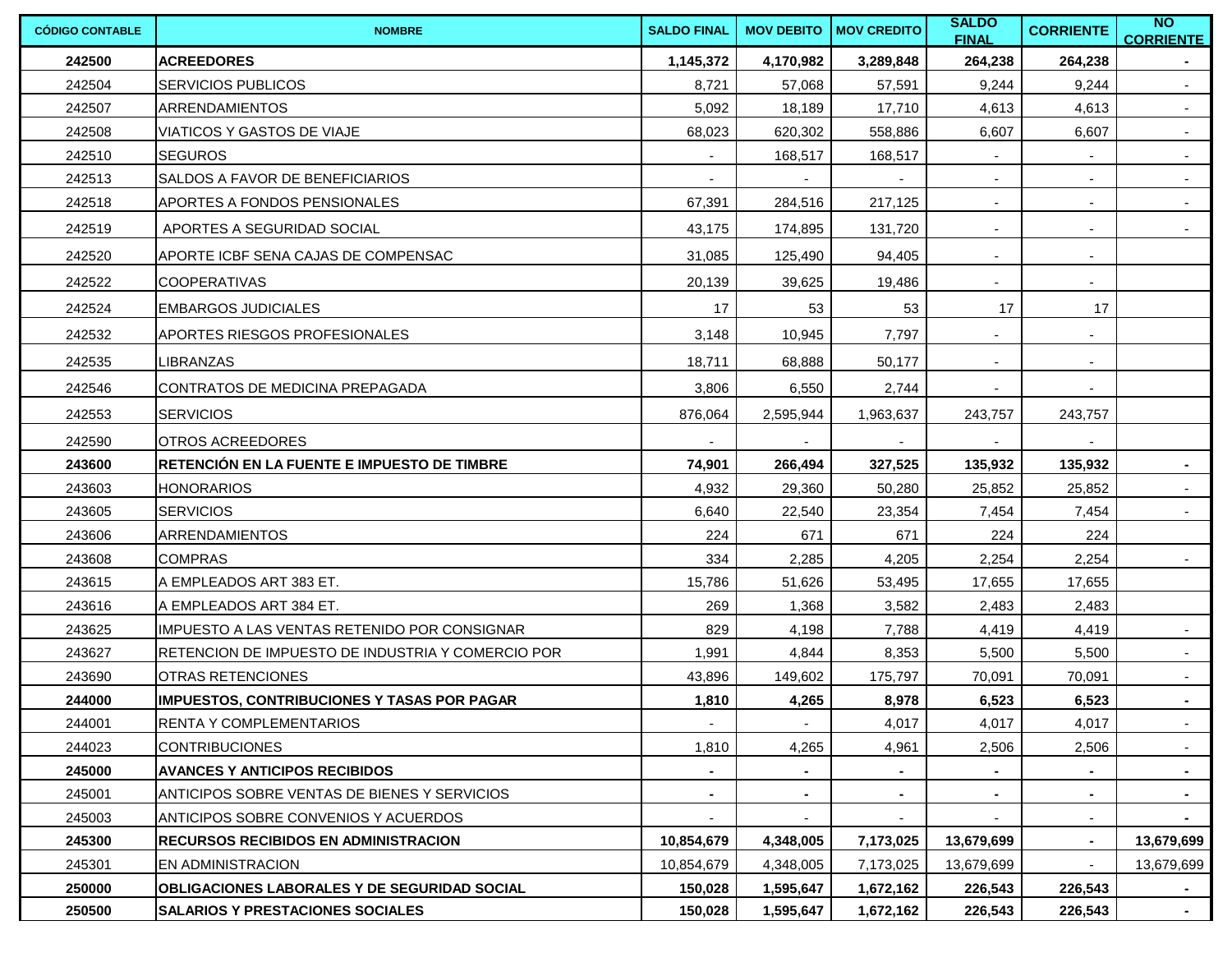| <b>CÓDIGO CONTABLE</b> | <b>NOMBRE</b>                                   | <b>SALDO FINAL</b>       | <b>MOV DEBITO</b>        | <b>MOV CREDITO</b>       | <b>SALDO</b><br><b>FINAL</b> | <b>CORRIENTE</b>         | N <sub>O</sub><br><b>CORRIENTE</b> |
|------------------------|-------------------------------------------------|--------------------------|--------------------------|--------------------------|------------------------------|--------------------------|------------------------------------|
| 250501                 | NOMINA POR PAGAR                                | $\blacksquare$           | 1,223,250                | 1,223,250                | $\overline{\phantom{a}}$     | $\blacksquare$           |                                    |
| 250502                 | <b>CESANTIAS</b>                                | $\overline{\phantom{a}}$ | 221,030                  | 221,030                  | ٠                            | $\blacksquare$           | $\sim$                             |
| 250503                 | <b>INTERESES SOBRE CESANTIAS</b>                |                          | 1,339                    | 25,635                   | 24,296                       | 24,296                   | $\sim$                             |
| 250504                 | <b>VACACIONES</b>                               | 98,496                   | 98,496                   | 142,443                  | 142,443                      | 142,443                  | $\sim$                             |
| 250505                 | PRIMA DE VACACIONES                             | 51,532                   | 51,532                   | 59,804                   | 59,804                       | 59,804                   |                                    |
| 250506                 | <b>PRIMA DE SERVICIOS</b>                       |                          |                          |                          |                              |                          |                                    |
| 250507                 | PRIMA DE NAVIDAD                                |                          |                          | $\overline{\phantom{a}}$ | ٠                            | $\blacksquare$           |                                    |
| 250508                 | <b>INDEMNIZACIONES</b>                          |                          |                          | $\blacksquare$           | $\overline{\phantom{a}}$     | $\sim$                   |                                    |
| 270000                 | <b>PASIVOS ESTIMADOS</b>                        | 511,594                  | 1,004,825                | 493,231                  | $\blacksquare$               | $\blacksquare$           |                                    |
| 270500                 | <b>PROVISON PARA OBLIGACIONES FISCALES</b>      |                          |                          |                          | ٠                            | $\blacksquare$           |                                    |
| 270501                 | <b>IMPUESTO DE RENTA Y COMPLEMENTARIOS</b>      |                          |                          |                          | $\blacksquare$               | $\blacksquare$           | $\overline{\phantom{a}}$           |
| 271500                 | <b>PROVISION PARA PRESTACIONES SOCIALES</b>     | 511,594                  | 1,004,825                | 493,231                  | $\blacksquare$               | $\sim$                   | $\blacksquare$                     |
| 271501                 | <b>CESANTIAS</b>                                | 158,678                  | 228,815                  | 70,137                   | $\sim$                       | $\overline{\phantom{a}}$ | $\sim$                             |
| 271502                 | INTERESES SOBRE CESANTIAS                       | 19,610                   | 27,772                   | 8,162                    | $\sim$                       | $\blacksquare$           |                                    |
| 271503                 | <b>VACACIONES</b>                               | 131,360                  | 340,710                  | 209,350                  | $\blacksquare$               | $\blacksquare$           | $\overline{\phantom{a}}$           |
| 271504                 | PRIMA DE SERVICIOS                              | 58,077                   | 117,164                  | 59,087                   | $\sim$                       | $\sim$                   | $\sim$                             |
| 271506                 | PRIMA DE VACACIONES                             | 85,792                   | 173,200                  | 87,408                   | $\blacksquare$               | $\sim$                   | $\sim$                             |
| 271512                 | <b>OTRAS PRIMAS</b>                             | 58,077                   | 117,164                  | 59,087                   | $\sim$                       | $\sim$                   |                                    |
| 290000                 | <b>OTROS PASIVOS</b>                            | $\blacksquare$           | 3,803,369                | 5,600,714                | 1,797,345                    | $\sim$                   | 1,797,345                          |
| 291500                 | <b>CREDITOS DIFERIDOS</b>                       | $\blacksquare$           |                          |                          |                              | $\sim$                   |                                    |
| 291522                 | TRANSFERENCIAS CONDICIONADAS                    | $\blacksquare$           | 3,803,369                | 5,600,714                | 1,797,345                    | $\sim$                   | 1,797,345                          |
| 300000                 | <b>PATRIMONIO</b>                               | 10,502,257               | 118,374                  | 2,324,949                | 12,708,832                   | $\sim$                   | 12,708,832                         |
| 320000                 | IPATRIMONIO INSTITUCIONAL                       | 10,502,257               | 118,374                  | 2,324,949                | 12,708,832                   | $\blacksquare$           | 12,708,832                         |
| 320800                 | <b>CAPITAL FISCAL</b>                           | 5,897,844                |                          |                          | 5,897,844                    | $\blacksquare$           | 5,897,844                          |
| 320801                 | <b>CAPITAL FISCAL</b>                           | 5,897,844                | $\sim$                   | $\blacksquare$           | 5,897,844                    | $\sim$                   | 5,897,844                          |
| 322500                 | <b>IRESULTADOS DE EJERCICIOS ANTERIORES</b>     | ٠                        | $\sim$                   | $\blacksquare$           | $\sim$                       | $\sim$                   | $\sim$                             |
| 322501                 | UTILIDADES O EXCEDENTES ACUMULADOS              | ٠                        | $\overline{\phantom{a}}$ | $\overline{\phantom{a}}$ | $\blacksquare$               | $\overline{\phantom{a}}$ | $\sim$                             |
| 322502                 | <b>IPERDIDA O DEFICIT ACUMULADO</b>             |                          |                          |                          |                              |                          |                                    |
| 322504                 | PERDIDA ACUMULADA POR EXPOSICIÓN A LA INFLACIÓN | $\sim$                   | $\sim$                   | $\sim$                   | $\sim$                       | $\sim$                   | $\sim$                             |
| 323000                 | <b>RESULTADO DEL EJERCICIO</b>                  |                          |                          | 2,324,879                | 2,324,879                    | $\blacksquare$           | 2,324,879                          |
| 323001                 | UTILIDAD O EXCEDENTE DEL EJERCICIO              |                          |                          | 2,324,879                | 2,324,879                    |                          | 2,324,879                          |
| 323002                 | PERDIDA O DÉFICIT DEL EJERCICIO                 |                          |                          |                          |                              |                          |                                    |
| 323500                 | <b>SUPERAVIT POR DONACIONES</b>                 | 45,864                   | $\sim$                   |                          | 45,864                       | $\sim$                   | 45,864                             |
| 323502                 | <b>EN ESPECIE</b>                               | 45,864                   | $\sim$                   |                          | 45,864                       |                          | 45,864                             |
| 324000                 | <b>SUPERAVIT POR VALORIZACION</b>               | 4,904,359                | $\blacksquare$           |                          | 4,904,359                    |                          | 4,904,359                          |
| 324052                 | <b>TERRENOS</b>                                 | 2,741,290                | $\overline{\phantom{a}}$ |                          | 2,741,290                    |                          | 2,741,290                          |
| 324053                 | <b>CONSTRUCCIONES</b>                           | 2,163,069                | $\overline{\phantom{a}}$ |                          | 2,163,069                    |                          | 2,163,069                          |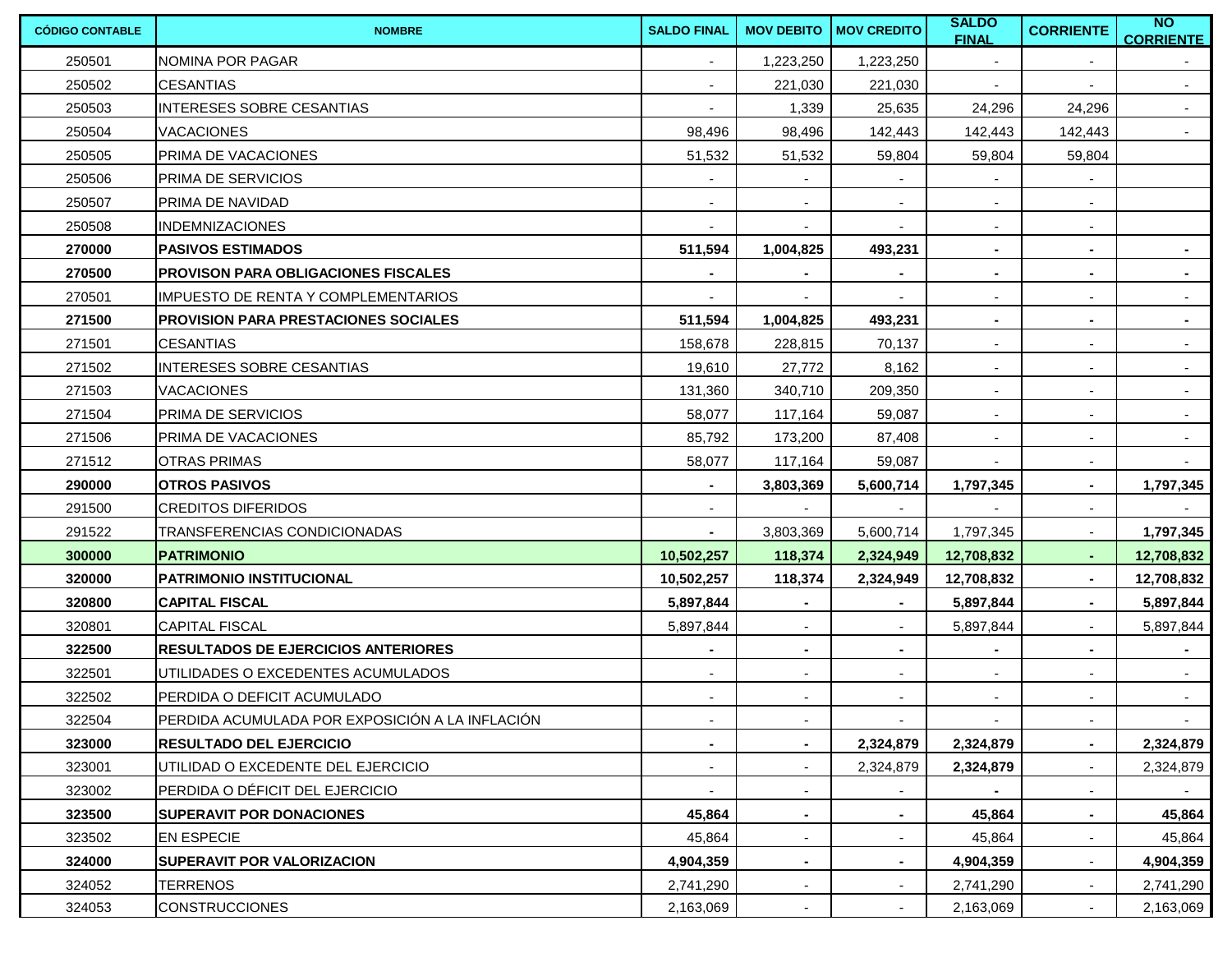| <b>CÓDIGO CONTABLE</b> | <b>NOMBRE</b>                                           | <b>SALDO FINAL</b> | <b>MOV DEBITO</b>        | <b>MOV CREDITO</b>       | <b>SALDO</b><br><b>FINAL</b> | <b>CORRIENTE</b>         | N <sub>O</sub><br><b>CORRIENTE</b> |
|------------------------|---------------------------------------------------------|--------------------|--------------------------|--------------------------|------------------------------|--------------------------|------------------------------------|
| 324500                 | <b>REVALORIZACION DEL PATRIMONIO</b>                    | 35,641             | $\blacksquare$           |                          | 35,641                       | $\blacksquare$           | 35,641                             |
| 324504                 | <b>DONACIONES</b>                                       | 35,641             | $\overline{\phantom{a}}$ |                          | 35,641                       | $\blacksquare$           | 35,641                             |
| 325500                 | IPATRIMONIO INSTITUCIONAL                               | 27,304             | $\blacksquare$           |                          | 27,304                       |                          | 27,304                             |
| 325530                 | BIENES PENDIENTES DE LEGALIZAR                          | 27,304             | $\overline{\phantom{a}}$ |                          | 27,304                       | $\blacksquare$           | 27,304                             |
| 325800                 | <b>EFECTOS DEL SANEAMIENTO</b>                          |                    | $\blacksquare$           |                          |                              |                          |                                    |
| 325806                 | PROPIEDADES PLANTA Y EQUIPO                             |                    |                          |                          |                              |                          |                                    |
| 327000                 | <b>PROVISIONES DEPRECIACIONES Y AMORTIZACIONES (DB)</b> | (408, 755)         | 118,374                  | 70                       | (527,059)                    | $\overline{\phantom{a}}$ | (527,059)                          |
| 327003                 | DEPRECIACION PROPIEDAD PLANTA Y EQUIPO                  | (408, 755)         | 118,374                  | 70                       | (527, 059)                   | $\blacksquare$           | (527,059)                          |
| 400000                 | <b>INGRESOS</b>                                         | 12,248,869         | 731,107                  | 4,383,386                | 15,901,148                   | $\blacksquare$           | 15,901,148                         |
| 440000                 | <b>TRANSFERENCIAS</b>                                   | 12,149,175         | 519,602                  | 3,803,369                | 15,432,942                   | ٠                        | 15,432,942                         |
| 442800                 | <b>OTRAS TRANSFERENCIAS</b>                             | 12,149,175         | 519,602                  | 3,803,369                | 15,432,942                   | $\sim$                   | 15,432,942                         |
| 442802                 | PARA PROYECTOS DE INVERSION                             | 6,491,064          | 269,602                  | 1,617,610                | 7,839,072                    |                          | 7,839,072                          |
| 442803                 | PARA GASTOS DE FUNCIONAMIENTO                           | 5,658,111          | 250,000                  | 2,185,759                | 7,593,870                    | $\blacksquare$           | 7,593,870                          |
| 480000                 | <b>OTROS INGRESOS</b>                                   | 99,694             | 211,505                  | 580,017                  | 468,206                      | $\blacksquare$           | 468,206                            |
| 480500                 | <b>FINANCIEROS</b>                                      | 19,449             | $\blacksquare$           | 5,235                    | 24,684                       | $\blacksquare$           | 24,684                             |
| 480522                 | <b>INTERESES SOBRE DEPOSITOS</b>                        | 19,449             | $\overline{\phantom{a}}$ | 5,235                    | 24,684                       | $\sim$                   | 24,684                             |
| 480590                 | <b>OTROS INGRESOS FINANCIEROS</b>                       |                    |                          |                          |                              |                          |                                    |
| 481000                 | <b>EXTRAORDINARIOS</b>                                  | 80,245             | 211,505                  | 574,782                  | 443,522                      | $\blacksquare$           | 443,522                            |
| 481047                 | <b>APROVECHAMIENTOS</b>                                 | 80,245             | 211,505                  | 574,782                  | 443,522                      | $\sim$                   | 443,522                            |
| 481008                 | <b>RECUPERACIONES</b>                                   |                    |                          |                          |                              | ٠                        | $\sim$                             |
| 481500                 | <b>AJUSTES DE EJERCICIOS ANTERIORES</b>                 | ۰                  | $\blacksquare$           | $\blacksquare$           | $\blacksquare$               | $\blacksquare$           | $\sim$                             |
| 481559                 | <b>OTROS INGRESOS</b>                                   |                    |                          |                          |                              | $\overline{\phantom{a}}$ | $\sim$                             |
| 500000                 | <b>GASTOS</b>                                           | 9,617,351          | 6,376,539                | 92,742                   | 15,901,148                   | $\sim$                   | 15,901,148                         |
| 510000                 | <b>ADMINISTRACIÓN</b>                                   | 2,604,495          | 898,807                  | 28,191                   | 3,475,111                    | $\blacksquare$           | 3,475,111                          |
| 510100                 | <b>SUELDOS Y SALARIOS</b>                               | 1,476,189          | 530,834                  | 19,126                   | 1,987,897                    | $\blacksquare$           | 1,987,897                          |
| 510101                 | SUELDOS DEL PERSONAL                                    | 875,845            | 232,040                  |                          | 1,107,885                    |                          | 1,107,885                          |
| 510103                 | <b>HORAS EXTRAS Y FESTIVOS</b>                          | 4,556              | 1,173                    | $\overline{\phantom{a}}$ | 5,729                        | $\blacksquare$           | 5,729                              |
| 510109                 | <b>HONORARIOS</b>                                       | 28,974             | 23,763                   |                          | 52,737                       |                          | 52,737                             |
| 510113                 | PRIMA DE VACACIONES                                     | 37,310             | 15,917                   | 8,210                    | 45,017                       | $\blacksquare$           | 45,017                             |
| 510117                 | <b>VACACIONES</b>                                       | 45,537             | 38,524                   | 86                       | 83,975                       |                          | 83,975                             |
| 510123                 | AUXILIO DE TRANSPORTE                                   | 4,512              | 1,104                    |                          | 5,616                        | $\blacksquare$           | 5,616                              |
| 510124                 | <b>CESANTIAS</b>                                        | 71,443             | 34,228                   | 5,135                    | 100,536                      | $\blacksquare$           | 100,536                            |
| 510125                 | <b>INTERESES A LAS CESANTIAS</b>                        | 8,468              | 3,772                    | 1,485                    | 10,755                       | $\sim$                   | 10,755                             |
| 510130                 | CAPACITACION BIENESTAR SOCIAL Y ESTIMULOS               | 3,841              | 3,407                    |                          | 7,248                        | $\blacksquare$           | 7,248                              |
| 510131                 | DOTACION Y SUMINISTRO A TRABAJADORES                    |                    | 11,142                   |                          | 11,142                       | $\sim$                   | 11,142                             |
| 510145                 | SALARIO INTEGRAL                                        | 234,476            | 102,901                  | $\overline{\phantom{a}}$ | 337,377                      | $\sim$                   | 337,377                            |
| 510147                 | <b>VIATICOS</b>                                         | 7,165              | 1,386                    |                          | 8,551                        | $\sim$                   | 8,551                              |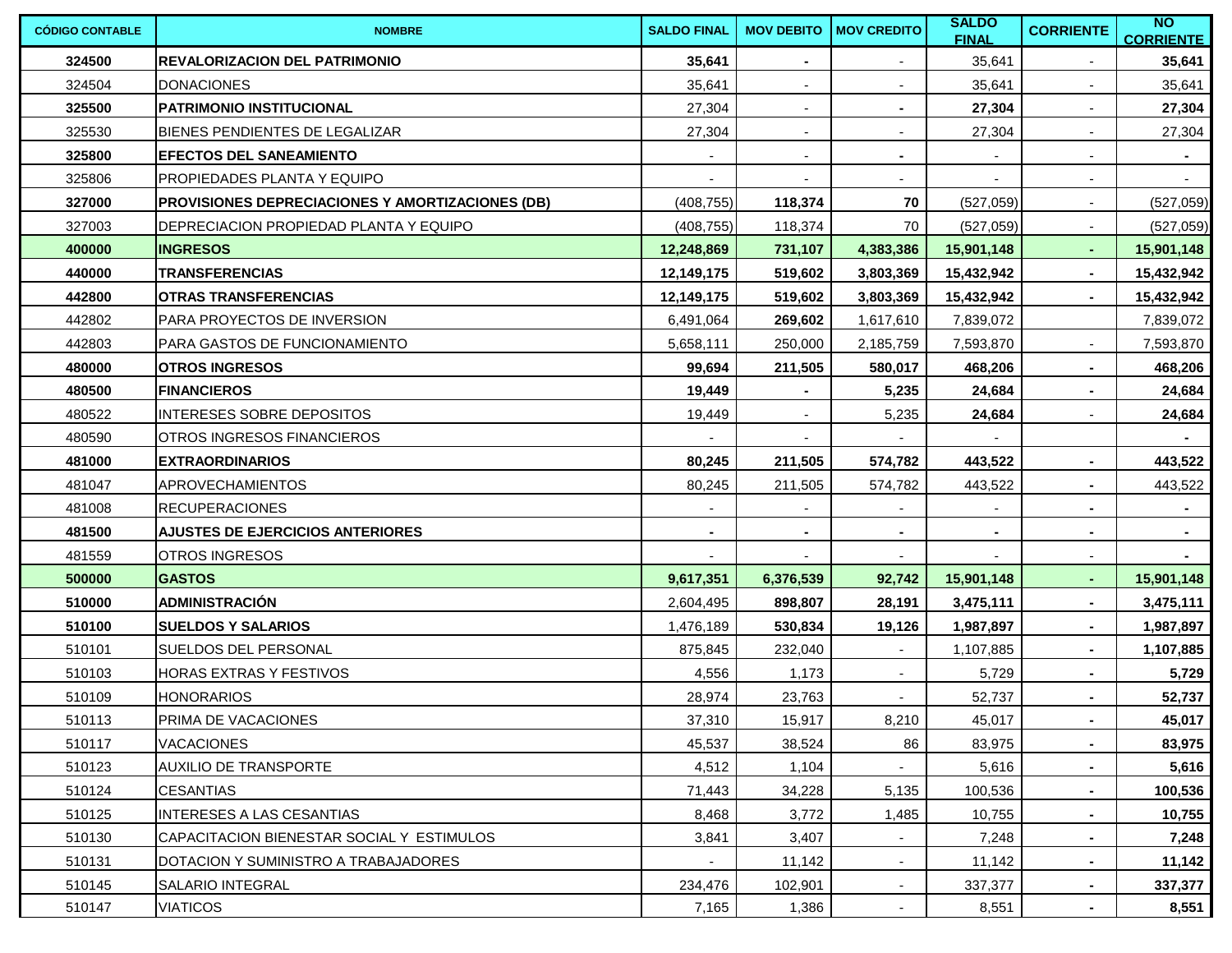| <b>CÓDIGO CONTABLE</b> | <b>NOMBRE</b>                                         | <b>SALDO FINAL</b> | <b>MOV DEBITO</b>        | <b>MOV CREDITO</b>       | <b>SALDO</b><br><b>FINAL</b> | <b>CORRIENTE</b> | N<br><b>CORRIENTE</b> |
|------------------------|-------------------------------------------------------|--------------------|--------------------------|--------------------------|------------------------------|------------------|-----------------------|
| 510148                 | <b>GASTOS DE VIAJE</b>                                | 1,288              | 207                      |                          | 1,495                        | $\blacksquare$   | 1,495                 |
| 510152                 | PRIMA DE SERVICIOS                                    | 76,387             | 26,600                   | 2,105                    | 100,882                      | $\sim$           | 100,882               |
| 510164                 | <b>OTRAS PRIMAS</b>                                   | 76,387             | 34,670                   | 2,105                    | 108,952                      |                  | 108,952               |
| 510200                 | <b>CONTRIBUCIONES IMPUTADAS</b>                       | 3,514              | 38                       | $\blacksquare$           | 3,552                        | $\blacksquare$   | 3,552                 |
| 510201                 | <b>INCAPACIDADES</b>                                  | 319                |                          |                          | 319                          | $\blacksquare$   | 319                   |
| 510203                 | <b>INDEMNIZACIONES</b>                                | 3,195              |                          |                          | 3,195                        | $\blacksquare$   | 3,195                 |
| 510204                 | <b>GASTOS MEDICOS Y DROGAS</b>                        |                    | 38                       | $\overline{\phantom{a}}$ | 38                           | $\sim$           | 38                    |
| 510300                 | <b>CONTRIBUCIONES EFECTIVAS</b>                       | 277,160            | 90,799                   | $\overline{\phantom{a}}$ | 367,959                      | $\blacksquare$   | 367,959               |
| 510302                 | APORTES CAJA DE COMPENSACIÓN                          | 44,141             | 14,484                   | $\blacksquare$           | 58,625                       | $\blacksquare$   | 58,625                |
| 510303                 | APORTES A SEGURIDAD SOCIAL                            | 94,039             | 30,831                   |                          | 124,870                      | $\sim$           | 124,870               |
| 510305                 | <b>RIESGOS PROFESIONALES</b>                          | 6,602              | 1,979                    | $\sim$                   | 8,581                        | $\sim$           | 8,581                 |
| 510307                 | COTIZACIÓN DEL RÉGIMEN DE AHORRO INDIVIDUAL           | 132,378            | 43,505                   | $\blacksquare$           | 175,883                      | $\sim$           | 175,883               |
| 510400                 | <b>APORTES SOBRE LA NOMINA</b>                        | 160,458            | 52,447                   | $\blacksquare$           | 212,905                      | $\sim$           | 212,905               |
| 510401                 | <b>APORTES AL ICBF</b>                                | 96,270             | 31,467                   | $\sim$                   | 127,737                      | $\sim$           | 127,737               |
| 510402                 | <b>APORTES AL SENA</b>                                | 64,188             | 20,980                   | $\blacksquare$           | 85,168                       | $\sim$           | 85,168                |
| 511100                 | <b>GENERALES</b>                                      | 620,645            | 209,648                  | 9,059                    | 821,234                      | $\sim$           | 821,234               |
| 511111                 | <b>COMISIONES-HONORARIOS</b>                          | 82,619             | 11,891                   | $\blacksquare$           | 94,510                       | $\sim$           | 94,510                |
| 511113                 | VIGILANCIA Y SEGURIDAD                                | 153,334            | 81,212                   | $\blacksquare$           | 234,546                      | $\sim$           | 234,546               |
| 511114                 | <b>MATERIALES Y SUMINISTROS</b>                       | 41,774             | 7,566                    | $\blacksquare$           | 49,340                       | $\sim$           | 49,340                |
| 511115                 | <b>MANTENIMIENTO</b>                                  | 44,675             | 4,838                    | $\blacksquare$           | 49,513                       | $\blacksquare$   | 49,513                |
| 511116                 | <b>REPARACION</b>                                     | $\blacksquare$     | $\overline{\phantom{a}}$ | $\overline{\phantom{a}}$ | $\overline{\phantom{a}}$     | $\sim$           | $\sim$                |
| 511117                 | <b>SERVICIOS PÚBLICOS</b>                             | 62,557             | 15,319                   | $\blacksquare$           | 77,876                       | $\blacksquare$   | 77,876                |
| 511118                 | <b>ARRENDAMIENTOS</b>                                 | 60,840             | 20,595                   | $\blacksquare$           | 81,435                       | $\sim$           | 81,435                |
| 511119                 | VIATICOS Y GASTOS DE VIAJE                            |                    |                          | $\sim$                   |                              | $\blacksquare$   |                       |
| 511121                 | IMPRESOS, PUBLICACIONES, SUSCRIPCIONES Y AFILIACIONES | 6,791              | $\overline{\phantom{a}}$ | $\blacksquare$           | 6,791                        | $\blacksquare$   | 6,791                 |
| 511122                 | <b>FOTOCOPIAS</b>                                     | 171                |                          |                          | 171                          | $\sim$           | 171                   |
| 511123                 | COMUNICACIONES Y TRANSPORTE                           | 13,316             | 6,120                    | 323                      | 19,113                       | $\blacksquare$   | 19,113                |
| 511125                 | <b>SEGUROS GENERALES</b>                              | 34,417             | 11,206                   |                          | 45,623                       |                  | 45,623                |
| 511127                 | <b>PROMOCION Y DIVULGACION</b>                        | 13,603             | 604                      | $\sim$                   | 14,207                       | $\sim$           | 14,207                |
| 511146                 | <b>COMBUSTIBLES Y LUBRICANTES</b>                     | 12,487             | 1,961                    | 195                      | 14,253                       |                  | 14,253                |
| 511149                 | SERVICIOS DE ASEO Y CAFETERÍA                         | 73,782             | 41,732                   | 8,541                    | 106,973                      |                  | 106,973               |
| 511155                 | ELEMENTOS DE ASEO Y CAFETERIA                         | 20,121             | 6,604                    | $\overline{\phantom{a}}$ | 26,725                       | $\sim$           | 26,725                |
| 511164                 | <b>GASTOS LEGALES</b>                                 | 158                | $\blacksquare$           |                          | 158                          | $\blacksquare$   | 158                   |
| 511165                 | <b>INTANGIBLES</b>                                    |                    | $\sim$                   | $\overline{\phantom{a}}$ |                              | $\blacksquare$   |                       |
| 511190                 | OTROS GASTOS GENERALES                                |                    |                          |                          |                              |                  |                       |
| 512000                 | <b>IMPUESTOS, CONTRIBUCIONES Y TASAS</b>              | 66,529             | 15,041                   | 6                        | 81,564                       | $\sim$           | 81,564                |
| 512001                 | <b>PREDIAL UNIFICADO</b>                              | 22,465             |                          |                          | 22,465                       |                  | 22,465                |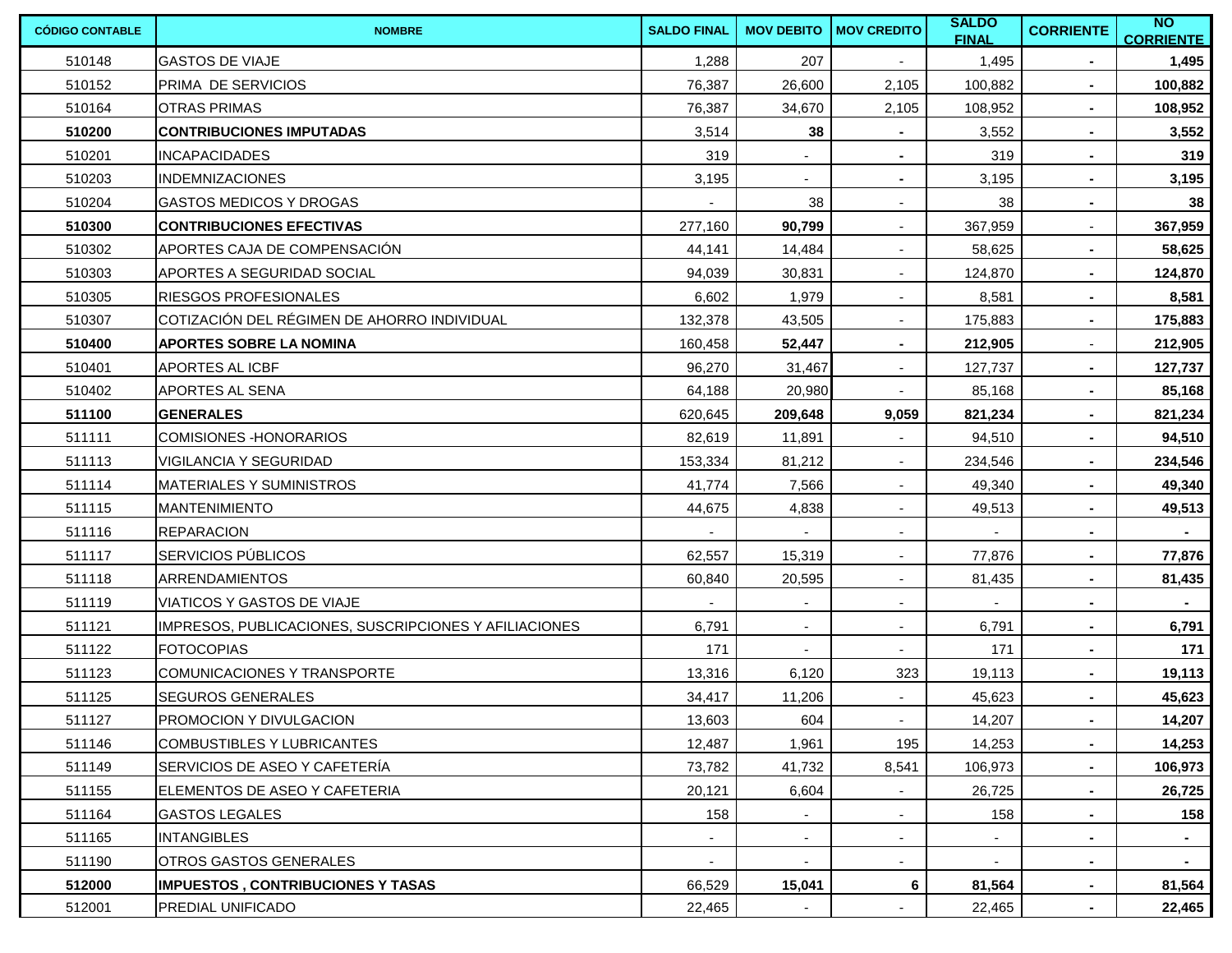| <b>CÓDIGO CONTABLE</b> | <b>NOMBRE</b>                                    | <b>SALDO FINAL</b>       | <b>MOV DEBITO</b>        | <b>MOV CREDITO</b>       | <b>SALDO</b><br><b>FINAL</b> | <b>CORRIENTE</b>         | $\overline{N}$<br><b>CORRIENTE</b> |
|------------------------|--------------------------------------------------|--------------------------|--------------------------|--------------------------|------------------------------|--------------------------|------------------------------------|
| 512002                 | <b>CUOTA DE FISCALIZACION Y AUDITAJE</b>         | $\overline{\phantom{a}}$ | $\overline{\phantom{a}}$ | ٠                        | $\blacksquare$               |                          |                                    |
| 512006                 | VALORIZACIONES                                   | $\blacksquare$           | $\overline{\phantom{a}}$ | $\blacksquare$           | $\overline{\phantom{a}}$     | $\sim$                   | $\sim$                             |
| 512008                 | <b>SANCIONES</b>                                 |                          | $\overline{\phantom{a}}$ | $\overline{\phantom{a}}$ | $\blacksquare$               | $\sim$                   |                                    |
| 512011                 | <b>IMPUESTO VEHICULOS AUTOMOTORES</b>            | 1,201                    | $\overline{\phantom{a}}$ | $\blacksquare$           | 1,201                        | $\blacksquare$           | 1,201                              |
| 512017                 | <b>INTERESES DE MORA</b>                         |                          | 116                      | $\blacksquare$           | 116                          | $\sim$                   | 116                                |
| 512024                 | <b>GRAVAMEN A LAS TRANSACCIONES FINANCIERAS</b>  | 42,863                   | 14,920                   | 1                        | 57,782                       | $\blacksquare$           | 57,782                             |
| 512090                 | OTROS IMPUESTOS RETENCIONES ASUMIDAS             |                          | 5                        | 5                        |                              | $\blacksquare$           |                                    |
| 530000                 | PROVISIONES, AGOTAMIENTO, DEPRECIACIONES Y AMORT | 540                      | 4,017                    | $\blacksquare$           | 4,557                        | $\blacksquare$           | 4,557                              |
| 530200                 | <b>PROVISIÓN PARA PROTECCION DE</b>              | 540                      |                          |                          | 540                          | $\blacksquare$           | 540                                |
| 530232                 | INVERSIONES DE ADMINISTRACION DE LIQUIDEZ        | 540                      |                          |                          | 540                          | $\blacksquare$           | 540                                |
| 530400                 | <b>PROVISIÓN PARA DEUDORES</b>                   |                          | $\blacksquare$           | $\blacksquare$           | $\blacksquare$               |                          | $\sim$                             |
| 530490                 | <b>OTROS DEUDORES</b>                            |                          |                          | $\overline{\phantom{a}}$ |                              | $\blacksquare$           | $\sim$                             |
| 531300                 | <b>PROVISIÓN PARA OBLIGACIONES FISCALES</b>      | $\overline{\phantom{a}}$ | 4,017                    | $\blacksquare$           | 4,017                        | $\blacksquare$           | 4,017                              |
| 531301                 | <b>IMPUESTO DE RENTA Y COMPLEMENTARIOS</b>       |                          | 4,017                    | $\overline{\phantom{a}}$ | 4,017                        | ٠                        | 4,017                              |
| 533000                 | DEPRECIACIÓN DE PROPIEDADES PLANTA Y EQUIPO      | $\blacksquare$           | $\overline{\phantom{a}}$ | $\blacksquare$           | $\blacksquare$               | $\blacksquare$           | $\sim$                             |
| 533001                 | <b>EDIFICACIONES</b>                             | $\blacksquare$           |                          | $\blacksquare$           | $\blacksquare$               | $\overline{\phantom{a}}$ |                                    |
| 533004                 | <b>MAQUINARIA Y EQUIPO</b>                       | $\overline{\phantom{a}}$ |                          | $\blacksquare$           | $\overline{\phantom{a}}$     | $\blacksquare$           | $\sim$                             |
| 533005                 | EQUIPO MEDICO Y CIENTIFICO                       |                          |                          | $\overline{\phantom{a}}$ | $\blacksquare$               | $\overline{\phantom{a}}$ |                                    |
| 533006                 | MUEBLES ENSERES Y EQUIPO OFICINA                 | $\sim$                   | $\overline{\phantom{a}}$ | $\sim$                   | $\sim$                       | $\sim$                   | $\sim$                             |
| 533007                 | EQUIPO DE COMUNICACIÓN Y COMPUTACIÓN             | $\overline{\phantom{a}}$ | $\overline{\phantom{a}}$ | $\blacksquare$           | $\sim$                       | $\sim$                   | $\sim$                             |
| 533008                 | EQUIPO DE TRANSPORTE TRACCION Y ELEVACION        |                          |                          |                          |                              | $\blacksquare$           | $\sim$                             |
| 550800                 | <b>MEDIO AMBIENTE</b>                            | 6,992,249                | 3,146,029                | 62,026                   | 10,076,252                   | $\sim$                   | 10,076,252                         |
| 550804                 | <b>INVESTIGACION</b>                             | 6,992,249                | 3,146,029                | 62,026                   | 10,076,252                   | $\sim$                   | 10,076,252                         |
| 580000                 | <b>OTROS GASTOS</b>                              | 20,067                   | 2,807                    | 2,525                    | 20,349                       | $\sim$                   | 20,349                             |
| 580200                 | <b>COMISIONES</b>                                | 6,728                    | 2,778                    | 2,525                    | 6,981                        | $\sim$                   | 6,981                              |
| 580238                 | <b>COMISIONES Y OTROS GASTOS BANCARIOS</b>       | 6,728                    | 2,778                    | 2,525                    | 6,981                        | $\sim$                   | 6,981                              |
| 580500                 | <b>FINANCIEROS</b>                               | 519                      | 29                       | $\blacksquare$           | 548                          | $\blacksquare$           | 548                                |
| 580590                 | OTROS GASTOS FINANCIEROS                         | 519                      | 29                       |                          | 548                          |                          | 548                                |
| 581500                 | <b>AJUSTES DE EJERCICIOS ANTERIORES</b>          | 12,820                   | $\sim$                   | $\blacksquare$           | 12,820                       | $\sim$                   | 12,820                             |
| 581589                 | AJUSTES A GASTOS DE OPERACIÓN                    | 12,820                   |                          |                          | 12,820                       | $\blacksquare$           | 12,820                             |
| 590000                 | <b>CIERRE DE INGRESOS, GASTOS Y COSTOS</b>       |                          | 2,324,879                | $\blacksquare$           | 2,324,879                    | $\blacksquare$           | 2,324,879                          |
| 590500                 | <b>CIERRE DE INGRESOS, GASTOS Y COSTOS</b>       |                          | 2,324,879                |                          | 2,324,879                    |                          | 2,324,879                          |
| 590501                 | CIERRE DE INGRESOS, GASTOS Y COSTOS              |                          | 2,324,879                |                          | 2,324,879                    | $\blacksquare$           | 2,324,879                          |
| 800000                 | <b>CUENTAS DE ORDEN DEUDORAS</b>                 |                          | 86,703                   | 86,703                   |                              |                          |                                    |
| 810000                 | <b>DERECHOS CONTINGENTES</b>                     | 4                        |                          |                          | 4                            |                          | 4                                  |
| 812000                 | <b>LITIGIOS Y MECANISMOS ALTERNATIVOS</b>        | 4                        |                          | $\blacksquare$           | 4                            |                          | 4                                  |
| 812001                 | <b>CIVILES</b>                                   | 4                        |                          |                          | 4                            |                          | 4                                  |